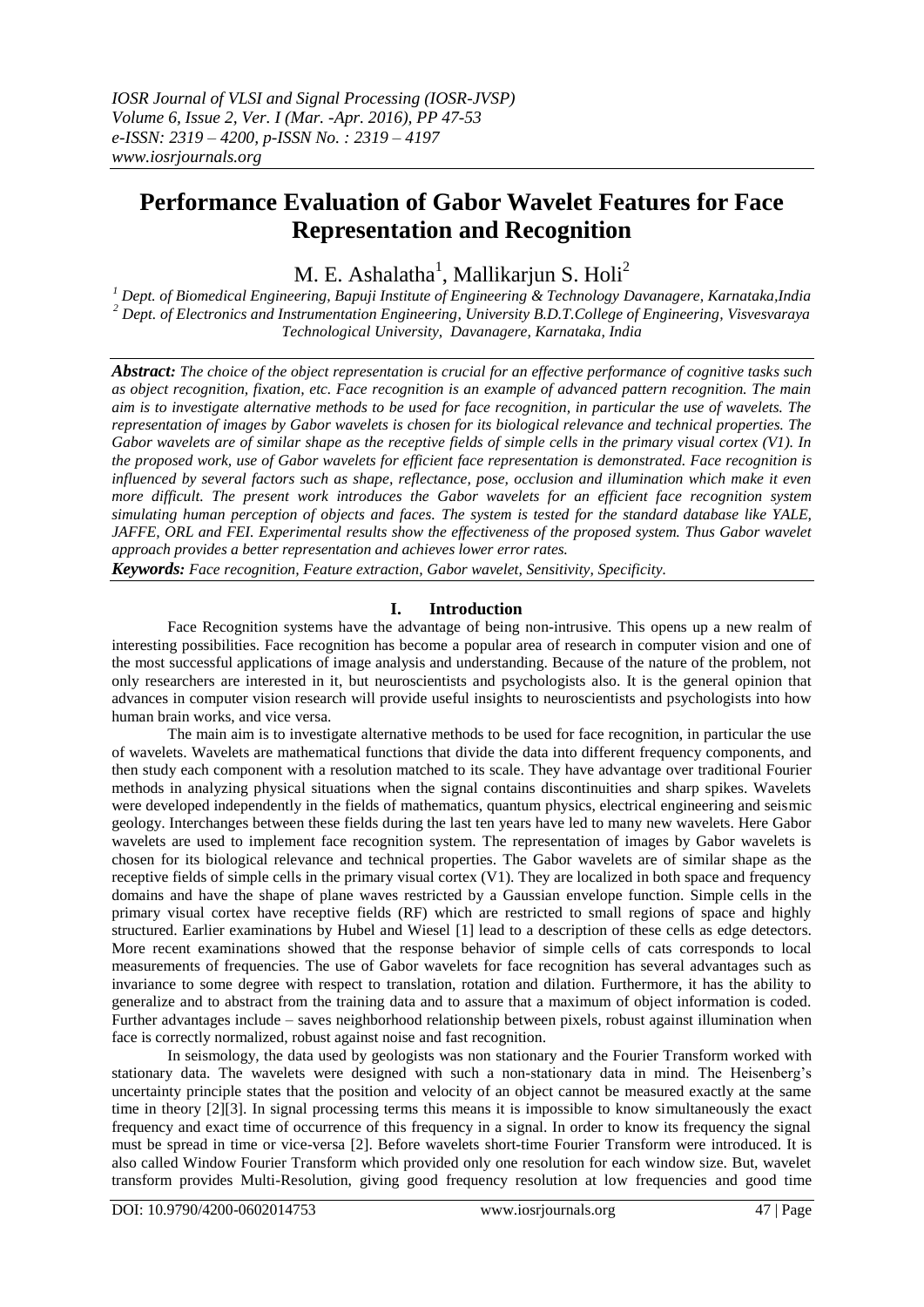resolution at high frequencies [2][3][4]. The Gabor Wavelet Transform has some impressive mathematical and biological properties and has been used frequently in research on image processing [14]. This wavelet has Multi-Scale and Multi-Resolution properties, and is found advantageous over geometric based approach [5]. Gabor wavelet is a feature based approach, which can be either global or bag of features [6]. Global is obtained by concatenating pixels to form one global vector per image. In bag of feature approach N vectors are obtained for N local patches/regions, each feature vector may be obtained by holistic or local feature extraction. Gabor wavelet comes under bag of feature approach. The strong reason for bag of feature approach is the tendency of preserving the spatial arrangement of different facial parts is largely compromised [5]. Therefore, the use of Gabor wavelet appears to be quite perspective and has several advantages such as invariance to some degree with respect to homogeneous illumination changes, small changes in head poses and robustness against facial expressions, glasses and image noise in face recognition.

## **II. Design and Implementation**

The entire work is divided into three sections:

- $\triangleright$  Image Acquisition and Pre-processing
- Feature extraction
- $\triangleright$  Identification/Verification

#### **2.1 Image Acquisition and Pre-processing**

The standard databases are used here. Since availability of database is in both color and grayscale images, the color images needed to be converted to grayscale image. The next section requires the features to be extracted from center of the face i.e. from the inner facial area. Therefore cropping of inner facial area is required. This can be done with help of "impixel" function of the image processing toolbox in Matlab. The usage of impixel function requires 3 points to be selected on an image which is to be cropped. Thus a manual operator is needed every time the image is to be cropped. This is quite complex. Hence an automatic approach is required. The present work incorporates an automatic approach that uses edge detection technique. The edge detection provides a logic level image. Enhancement techniques such as histogram equalization and median filters are used.

#### **2.2 Feature Extraction**

Feature extraction involves several steps - dimensionality reduction, feature extraction and feature selection. These steps may overlap, and dimensionality reduction could be seen as a consequence of the feature extraction and selection algorithms. Both algorithms could also be defined as cases of dimensionality reduction. The representation of images by Gabor wavelet features is chosen for its biological relevance and technical properties. The Gabor wavelets are of similar shape as the receptive fields of simple cells in the primary visual cortex (V1). They are localized in both space and frequency domains and have the shape of plane waves restricted by a Gaussian envelope function.

Generation of Gabor wavelets:

$$
\psi_{i,j,k}(x,y) = \frac{f_i^2}{2\pi} \exp\{-0.5f_i^2[(x - c_{xk})^2 + (y - c_{yk})^2]\}\n* \sin\{2\pi f_i[(x - c_{xk})\cos\theta_j + (y - c_{yk})\sin\theta_j]\n
$$
\n(1)

where  $f_i$  denotes the frequency,  $\theta_j$  denotes orientation and  $C_{x,k}$ ,  $C_{yk}$  denote wavelet position. This generates 5x8 2D Gabor Wavelet basis functions, where frequency  $f_i$  varies from  $1/4\sqrt{2}$  to  $1/2$ , and orientation varies from -180 degree to +180 degree as shown in Fig. 1.



Fig. 1. 5x8 2D Gabor Wavelet basis functions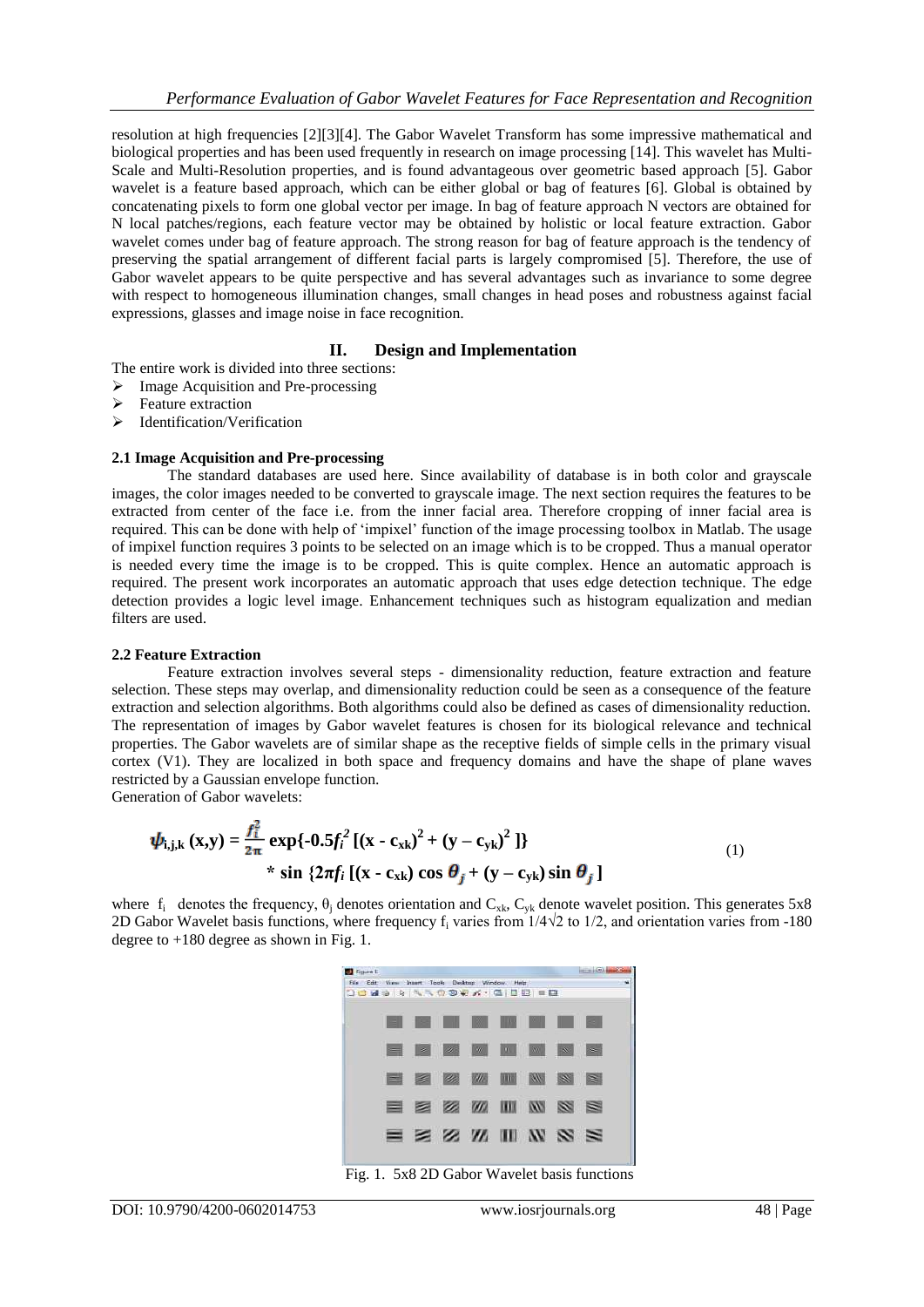Two approaches are used for feature extraction:

- **Correlation**
- Convolution

## **2.2.1 Correlation**

The cropped image is divided into four parts as shown in Fig. 2.



Fig. 2. Feature extraction using correlation

Each part is correlated with Gabor Wavelet basis function. Each correlation leads to a single value. Thus each wavelet provides 4 values and 40 wavelets lead to 160 values.

## **2.2.2 Convolution**

Convolving an image with Gabor wavelet basis functions tuned to 5 scales and 8 orientations results in 40 magnitude and phase response maps of the same size as image. Therefore, considering only the magnitude response for the purpose of feature description, each pixel can be now represented by a 40 dimensional feature vector (by concatenating all the response values at each scale and orientation) that describe the response of Gabor filtering at that location.

Convolution of a given image with Gabor Wavelet leads to ghost-like image as shown in Fig. 3. Obtaining four values as illustrated in Fig. 4, from an image are the features. Thus 40 wavelets provide 160 values.



Fig. 3. Convolution of Gabor Wavelets with an image Fig. 4. Feature extraction using convolution



Thus in each method, 160 values are obtained as feature vector for one image. All images in the training set are used to form feature matrix.

#### **2.2.3 Identification Section**

Euclidean distance metric is used for identification. The features are obtained for a test image and Euclidean distance is computed for a test image and row vector of feature matrix. The minimum among Euclidean distances is found and the corresponding index is obtained to show the matched image. For the purpose of testing, a Graphical User Interface (GUI) is developed for the proposed system to provide the facility to interact and apply the test image from various databases.

#### **3.1 JAFFE Database**

### **III. Results and Discussion**

In the standard JAFFE database, 10 individuals, each with 21 images (total of 210) are present. Here for experiment purpose, all the images in the database with variations in lighting conditions, facial expressions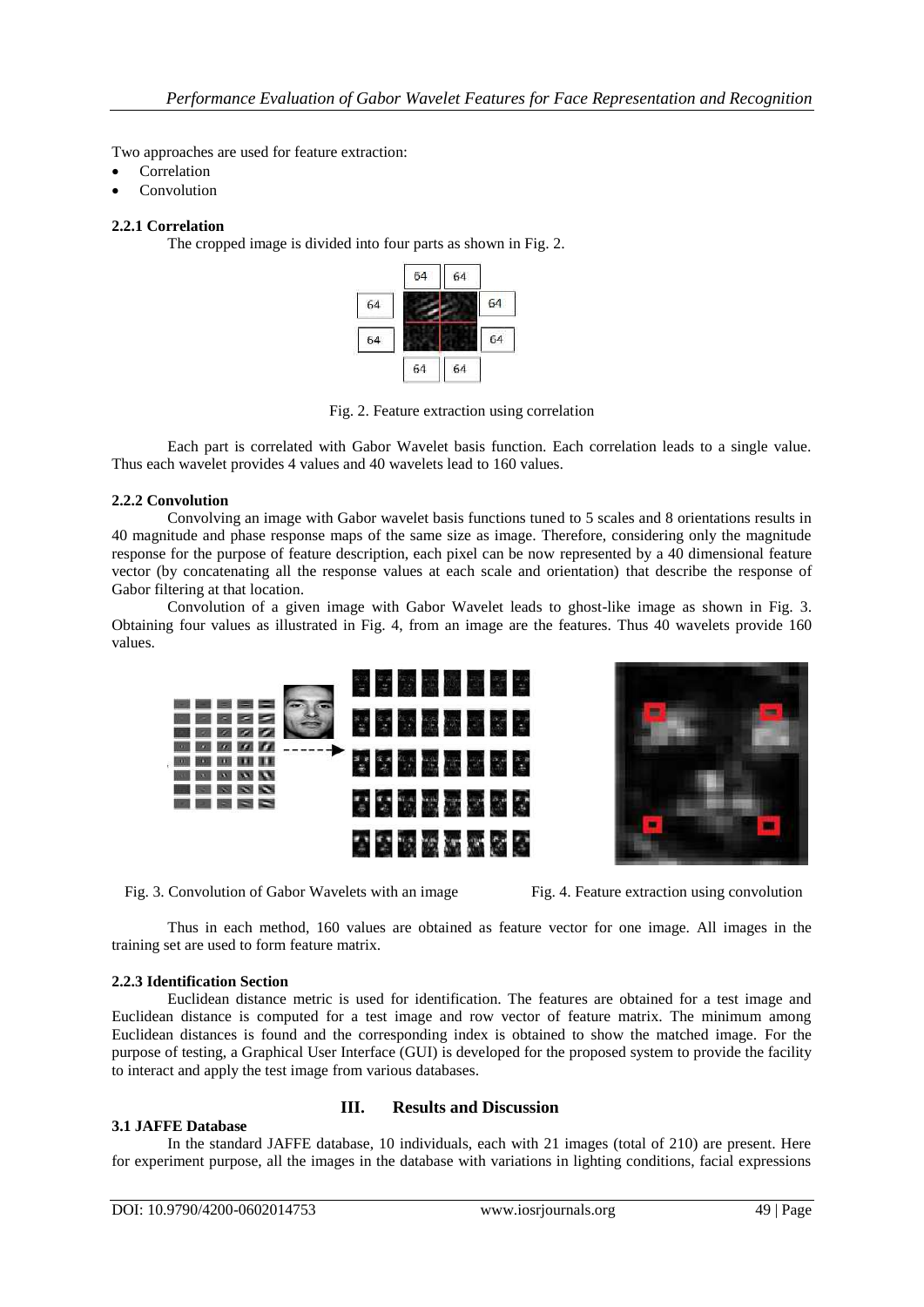(normal, happy, sad, sleepy, angry, depression and surprised) are used. The database is divided into 130 images as test set and 80 images as train set.

Experiment 1: The purpose of this experiment is to extract Gabor features of image KA.NE1.26.tiff by applying 40 Gabor wavelets stored in 5 x 8 cell in gabor.mat file and compared row wise with the features in feature.mat file. Match is found with KA.HA4.32.tiff having minimum Euclidean distance. The results demonstrate correct recognition for images having some variation in face expression and lighting condition, as shown in Fig. 5(a) and  $5(b)$ .



Fig. 5(a) Test image Fig. 5(b) Equivalent image

Experiment 2: The purpose of this experiment is to extract Gabor features of image KA.AN1.39.tiff by applying 40 Gabor wavelets stored in 5 x 8 cell in gabor.mat file and compared row wise with the features in feature.mat file. Mismatch is found with NM.SU1.101.tiff having minimum Euclidean distance. The results here indicate that the developed system does not recognize correctly for the input images having wide variation in face expression, as shown in Fig. 6(a) and 6(b).



Fig. 6(a) Test image Fig. 6(b) Mismatched image

The developed algorithm is tested using both convolution and correlation methods discussed in the section 2 for JAFFE Database and their performance is shown in Table 1.

|  | Table1. Performance comparison between Convolution and Correlation method for JAFFE Database |  |  |  |  |  |  |  |  |
|--|----------------------------------------------------------------------------------------------|--|--|--|--|--|--|--|--|
|--|----------------------------------------------------------------------------------------------|--|--|--|--|--|--|--|--|

| Method      | Number of Test | Number of images     | Number of images | Face Recognition Rate |
|-------------|----------------|----------------------|------------------|-----------------------|
|             | <i>images</i>  | correctly recognized | mismatched       | $\frac{6}{9}$         |
| Correlation | 30             |                      |                  | 90.0                  |
| Convolution | 30             | ⊥∠J                  |                  | 96.15                 |

It is observed that the convolution method provides better performance than that of correlation. Therefore, performance evaluation is carried out using convolution method for other databases such as YALE, ORL and FEI.

## **3.2 YALE Database**

For experiment purpose, 10 individuals, each with 17 (total of 170) images having variations in lighting conditions, facial expressions (normal, happy, sad, sleepy and surprised) and with or without glasses are used. Among these, 100 images for training and 70 images for testing are used. One such experiment output is displayed in Fig. 7(a) and 7(b).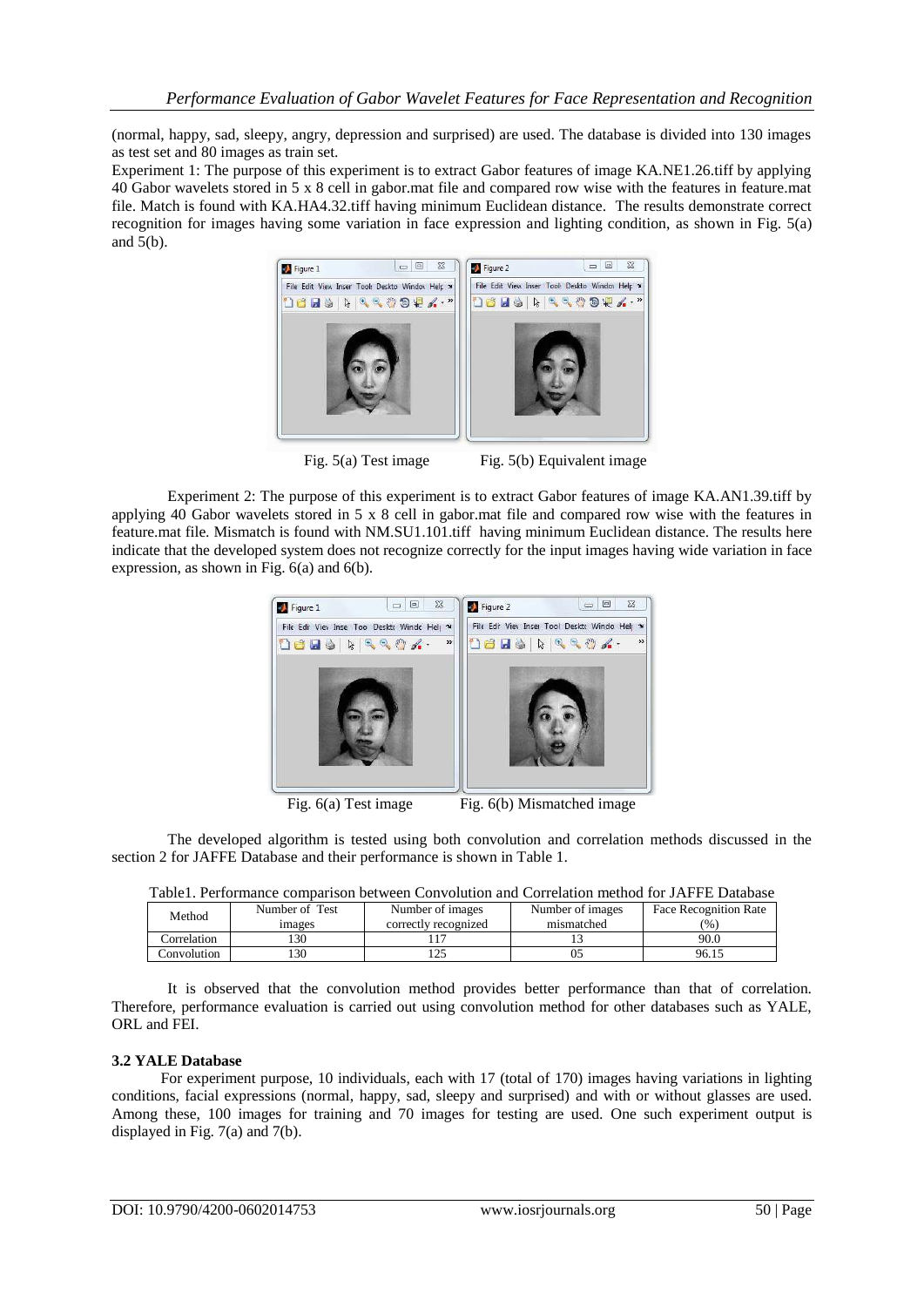

Fig. 7(a) Test image Fig. 7(b) Equivalent image

# **3.3 FEI Database**

For experiment purpose, 17 individuals, each with 9 images (total of 153) having variations in lighting conditions, facial expressions and pose variation are taken. The database is divided into 85 images for training and 68 images for testing. Test results shown in Fig. 8 and Fig. 9 illustrate that the system does correct recognition for the input images having variations in pose and illumination.



Fig. 8(a) Test image Fig. 8(b) Equivalent image Fig. 9(a) Test image Fig. 9(b) Equivalent image

The developed algorithm is tested with JAFFE, YALE, FEI and ORL database and their performance is shown in Table 2.

## **3.4 ORL Database**

For experiment purpose, 12 individuals, each with 10 images (total of 120) with varying lighting, facial expressions (open/closed eyes, smiling/not smiling) and homogeneous background are taken. The database is divided into 72 images for training and 48 images for testing. Test result shown in Fig. 10 illustrate that the system does correct recognition for the input images.



Fig. 10. Test image and Equivalent image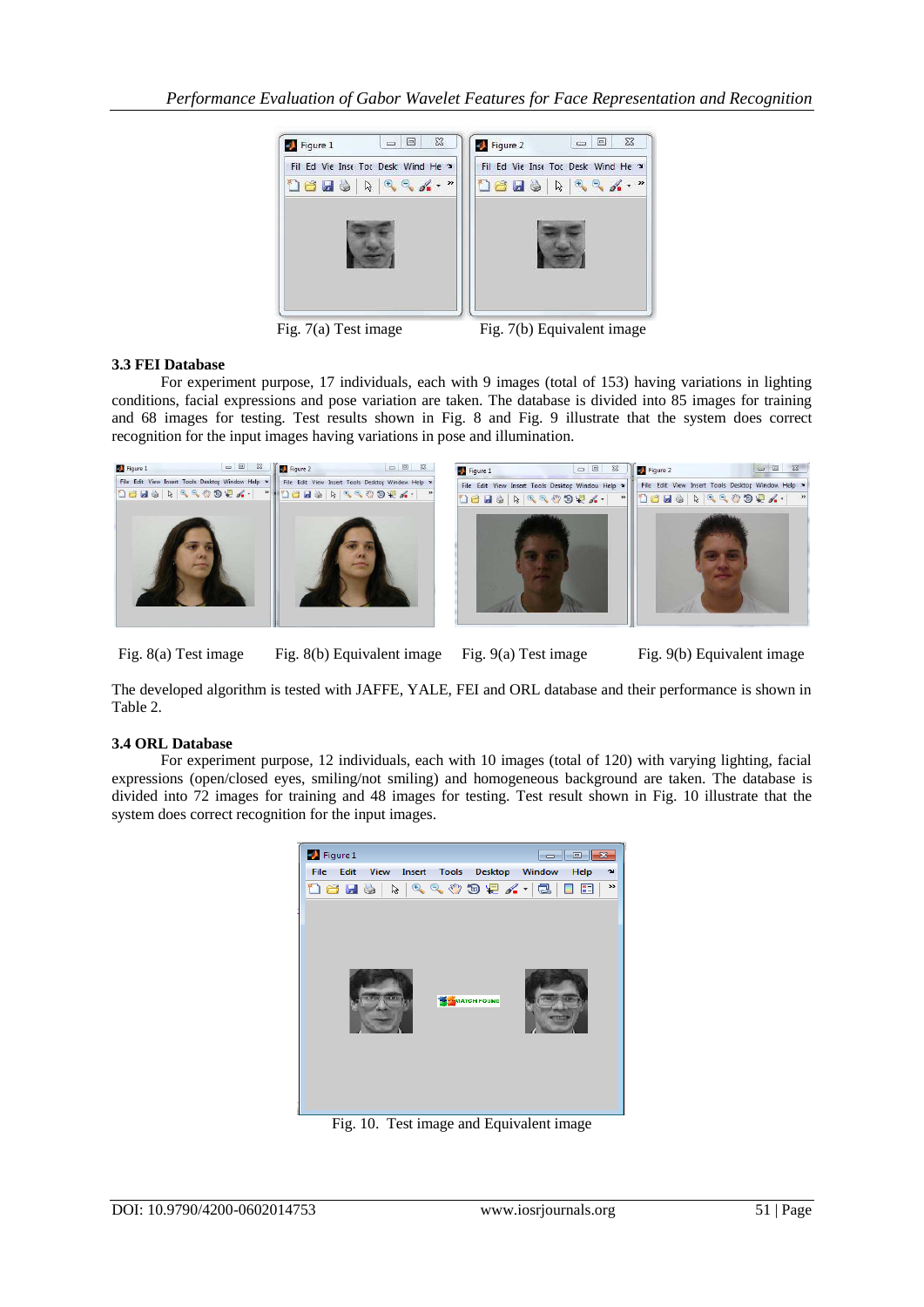| Tucle 2: I encludime with the for whiterent Duthouse while you control invition |              |             |                      |               |                       |  |  |  |
|---------------------------------------------------------------------------------|--------------|-------------|----------------------|---------------|-----------------------|--|--|--|
| Database                                                                        | No. of Train | No. of Test | No. of images        | No. of images | Face Recognition Rate |  |  |  |
|                                                                                 | images       | images      | correctly recognized | mismatched    | (% )                  |  |  |  |
| <b>JAFFE</b>                                                                    | 100          | 50          |                      | UZ            | 96.00                 |  |  |  |
| YALE                                                                            | 100          |             | oč                   | UŻ            | 97.14                 |  |  |  |
| FEI                                                                             |              | oð          | oc                   |               | 97.05                 |  |  |  |
| ORL                                                                             |              | 48          |                      | UΙ            | 97.91                 |  |  |  |

Table 2. Performance analysis for different Database using convolution method

For testing and evaluating the performance, a GUI is developed for the proposed system to input the test image from various databases. After the complete execution of the module, it reports the time of execution and displays the matched equivalent image from the corresponding training set.



Fig. 11. GUI for Test image selection

Confusion matrix is used to compare the actual classification of data set. To evaluate the performance of face recognition system being developed, following classification measures are used.

- i) Sensitivity =  $TP/(TP+FN)$
- ii) Specificity =  $TN/(FN+TN)$
- iii) Accuracy = (TP+TN)/(TP+FP+TN+FN)

where, TP = True Positive, i.e., correctly recognized/accepted

FP = False Positive, i.e., incorrectly Recognized/accepted

- TN = True Negative, i.e., correctly rejected
- FN = False Negative, i.e., incorrectly rejected

Sensitivity relates to the test's ability to correctly recognize the person who belongs to the correct class and specificity relates to the test's ability to reject the person who does not belong.

| Table 3. Performance analysis displaying Confusion matrix, Sensitivity, Specificity and Accuracy |  |  |  |
|--------------------------------------------------------------------------------------------------|--|--|--|
|                                                                                                  |  |  |  |

| for different database |                              |                                                  |    |                        |                     |                  |       |  |
|------------------------|------------------------------|--------------------------------------------------|----|------------------------|---------------------|------------------|-------|--|
| Database               | No. of Train<br>images       | No. of Test<br><b>Confusion Matrix</b><br>images |    | Sensitivity<br>$(\% )$ | Specificity<br>(% ) | Accuracy<br>(% ) |       |  |
| <b>JAFFE</b>           | 100                          | 50                                               | 48 | 02                     | 92.30               | 95.83            | 94.0  |  |
|                        | (10x10)<br>Subjects x Images | (10x5)                                           | 04 | 46                     |                     |                  |       |  |
| <b>YALE</b>            | 100                          | 70                                               | 68 | 02                     | 93.15               | 95.65            | 94.36 |  |
|                        | (10x10)                      | (10x7)                                           | 04 | 66                     |                     |                  |       |  |
| <b>FEI</b>             | 85                           | 68                                               | 66 | 02                     | 90.41               | 96.82            | 93.38 |  |
|                        | (17x5)                       | (17x4)                                           | 07 | 61                     |                     |                  |       |  |
| ORL                    | 72                           | 48                                               | 47 | 01                     | 92.15               | 97.77            | 94.79 |  |
|                        | (12x6)                       | (12x4)                                           | 04 | 44                     |                     |                  |       |  |

Table 3 shows the classification measures such as sensitivity, specificity and accuracy for standard databases JAFFE, YALE, FEI and ORL with specified number of train and test images. The experimental results demonstrate that the system has the ability to generalize, to abstract from the training data and to assure that a maximum of object information is coded with Gabor wavelet features, hence providing high recognition rate.